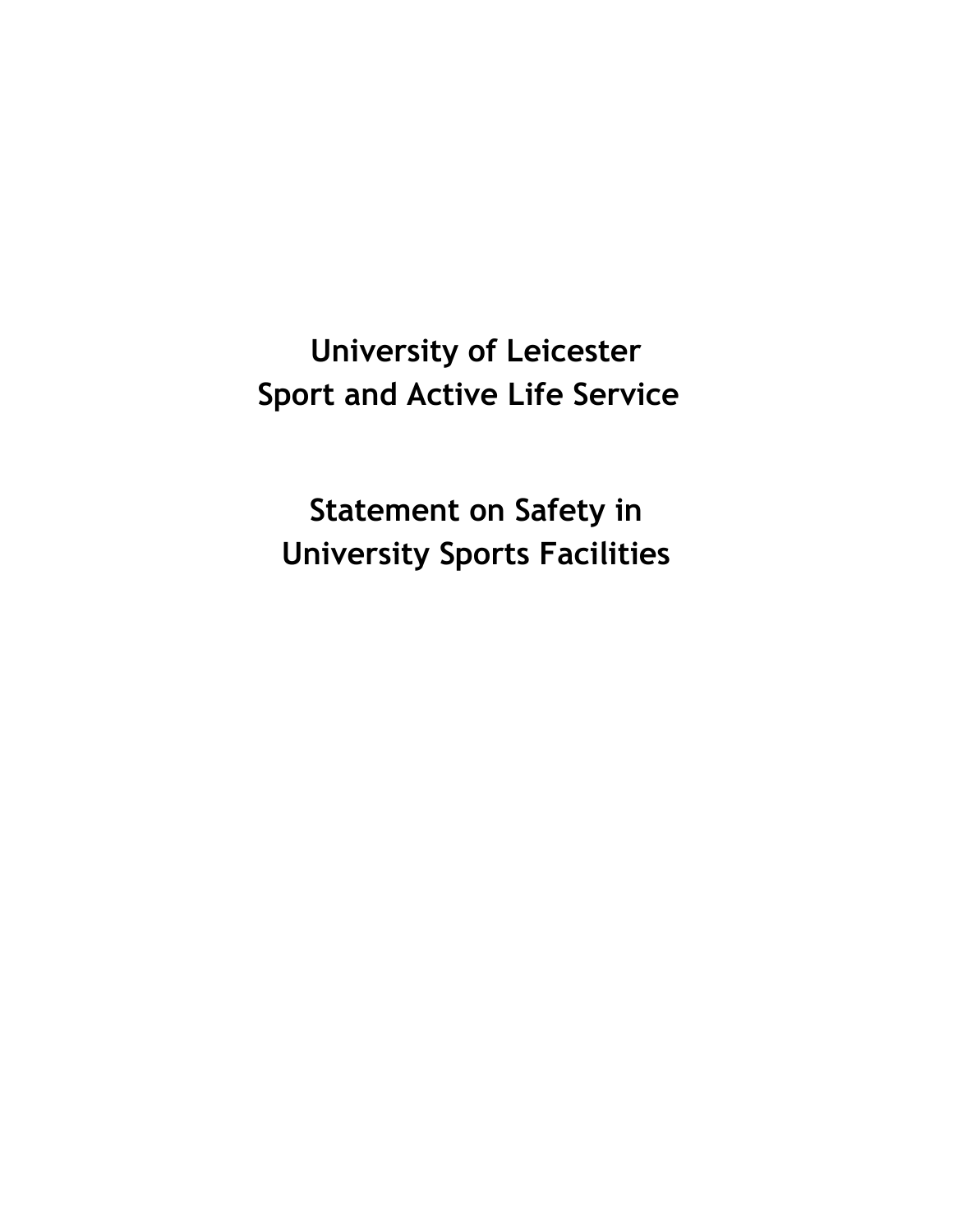# **Introduction**

Sport and Active Life are part of the department – Student and Academic Service (SAS) which is within the University structure. This Statement on Safety in University Sports Facilities has been created to reflect on the unique nature of Sport and Active Life in comparison with other departments within the University. In addition, this has also been created alongside the University's health and Safety Policy.

# **General Statement**

Participation in sport and physical activity carries a risk of personal injury. Participants should be aware of and accept these risks whilst seeking to reduce the risk by taking responsibility for their actions.

Participants must cooperate with University employees, those representing the University including any coaches, instructors or leaders.

In particular, participants are asked to abide by the following basic rules:

- Report to a member of University staff any activity or situation that you think presents a risk to users, visitors or passers-by and any incident resulting in an injury to someone on or in University facilities.
- Do not erect or dismantle sports equipment unless trained to do so or if you are asked to do so by University staff.
- Report to a member of University staff any defects to sports equipment which become apparent either before, during or after play.
- Specifically with regard to football, ensure that 5-a-side portable goalposts are securely fixed to the back walls and that 11-a-side portable goals are securely fixed to the ground before play commences.
- Specifically with regards to fire:
	- Comply with the instructions issued by staff when a building is being evacuated;
	- Do not tamper with or otherwise compromise the effectiveness of any of the fire precautions within the facilities;
	- Do not smoke in any of the sports facilities. In addition to this, no smoking is permitted where there are signs that prohibit this.
- Specifically with regards to first aid:
	- Immediately contact a member of staff for assistance if in area where no panic alarms are situated;
	- Respond positively to a request by a member of staff to assist an injured party;
	- Report any spillage of blood or other bodily fluid to a member of University staff.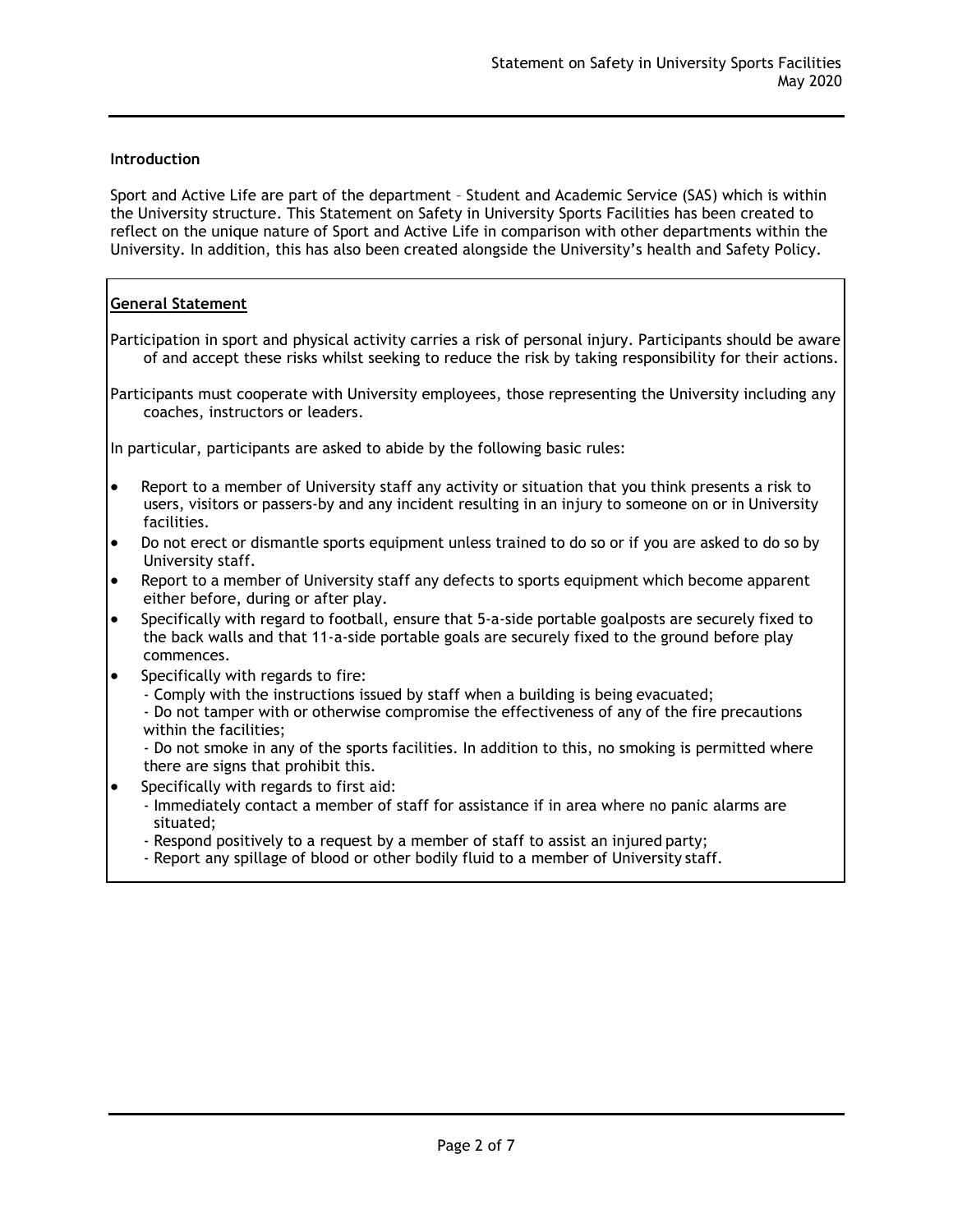## **RESPONSIBILITIES**

## Introduction

The health and safety responsibilities that follow, represent the specific responsibilities of staff within Sport and Active Life. As a whole, The University of Leicester has a duty of care under civil law to everybody on University sites. The University has a legal duty to comply with The Health and Safety at Work and safeguard the health and safety of its employees and those exposed to their activities. Responsibilities of other staff and departments within the University can be found within the University Health and Safety Policy.

### Head of Sport & Active Life

The Head of Sport & Active Life is accountable for health, safety and welfare within Sport and Active Life to the relevant University department. The Head of Sport & Active Life holds the overall responsibility for the Health and Safety within the department. As part of the role, the Head of Sport & Active Life can appoint a Departmental Safety Officer (DSO) and from this, they can delegate tasks that they see fit to them.

The Head of Sport & Active Life is accountable for health, safety and welfare within Sport and Active Life and is specifically responsible for:

- The implementation of health and Safety within the facility and the training to staff members also.
- Ensuring that adequate resources are made available to ensure that Health and Safety can be properly managed within Sport and Active Life (if delegated, would be to another senior authoritative position).
- Implementing the specific requirements of the University Health and Safety Policy throughout Sport and Active Life.
- Ensuring that this Statement on Safety in University Sports Facilities is reviewed as necessary and that any revisions are brought to the attention of all staff and other relevant parties.
- Investigating serious accidents or incidents within the facilities and reviewing any trends within all reported accidents and incidents.
- Liaising with the relevant University department, namely Safety Services, to resolve any health and safety issues that are not Sport and Active Life's direct responsibility.
- Liaising with University Safety Services for professional advice, as required, and liaising with local Environmental Health Officers.

### Deputy Head of Sport & Active Life

The Deputy Head of Sport & Active Life is the next position underneath Head of Sport & Active Life in which therefore consumes some of the Health and Safety responsibilities as well. They include:

- Acting as a staff representative, specifically raising staff concerns with the Head of Sport & Active Life and, where necessary, pursuing these concerns through the wider University structure.
- Working alongside Safety Services to audit/inspect the management of Health and Safety at all facilities at least every six months. Including the facility as a whole, the Health and Safety Standard as well as the implementation of this also (Departmental Inspection).
- Ensuring that Facility Managers are adequately trained and supported to undertake their role and discharge their responsibilities.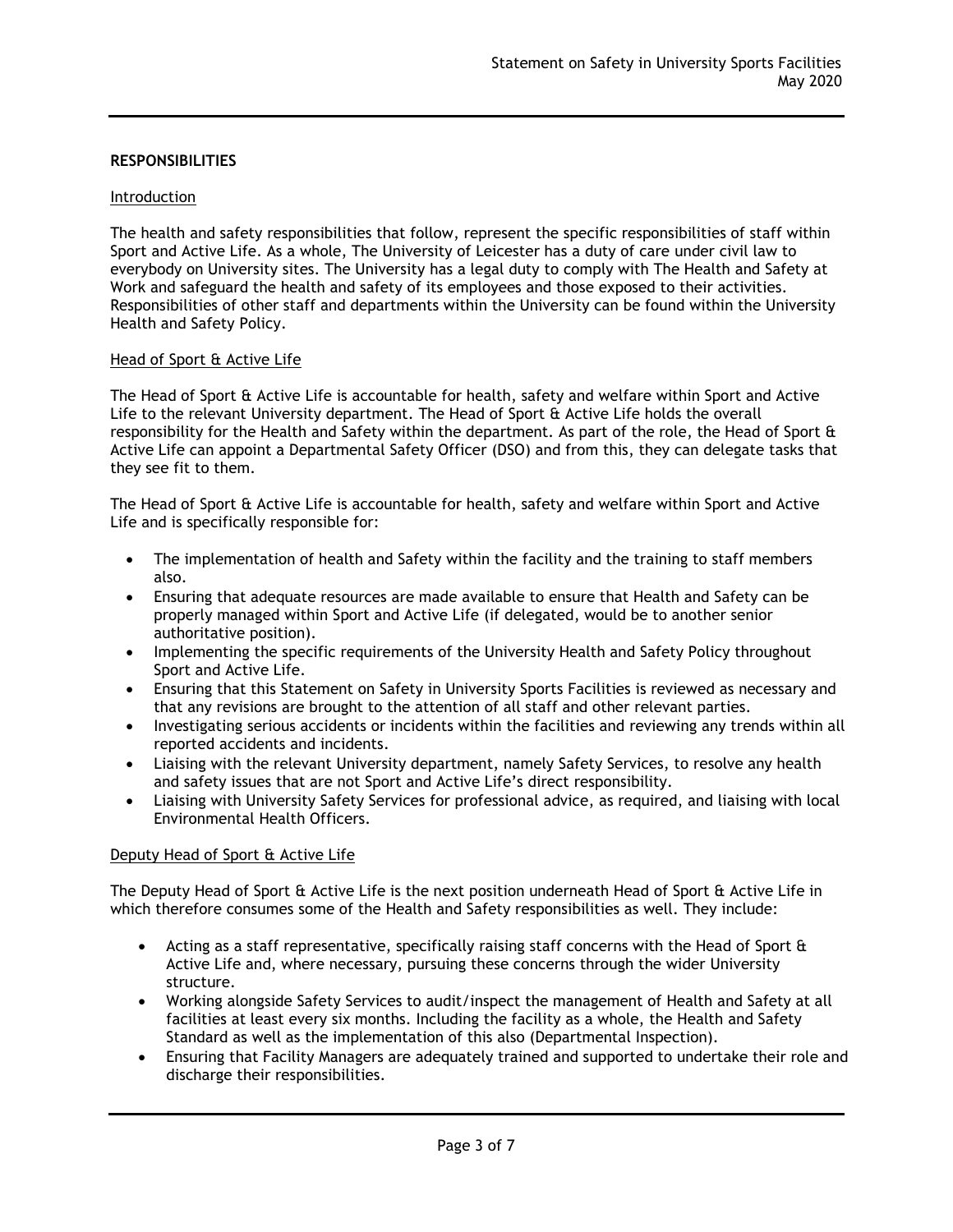- Organising and chairing a monthly meeting of the Facility Managers at which health and safety management will be a regular agenda item.
- Insuring that all Management are aware of how to report incidents and liaise with Safety Services for those reported incidents.
- Advising Facility Managers on Sport and Active Life specific health and safety issues if these have not already raised to The Deputy Head of Sport & Active Life already by Facility Managers.
- Monitoring the risk assessment programme at each facility and the development and implementation of operational procedures, maintenance programmes, training plans and other measures to control risk.
- Collecting and archiving completed health and safety documentation from all facilities annually.

# Facility Managers

Key staff form part of the management team due to their operational responsibility for University facilities. Within this Statement, therefore, the title "Facility Manager" refers to the following posts:

| Duty Manager             | Roger Bettles Sports Centre/Danielle Brown Sports Centre |
|--------------------------|----------------------------------------------------------|
| Sport Experience Officer | <b>Charles Wilson Sports Hall</b>                        |
| Duty Manager             | Stoughton Road Playing Fields                            |
| Duty Manager             | Princess Road East Squash Courts                         |
| Head Groundsman          | All outdoor pitches and track                            |

The Facility Managers are responsible for:

- Implementing this Statement on Safety in University Sports Facilities and the University Health and Safety Policy at their facility whilst advising the Deputy or the Head of Sport and Active Life on any shortcomings with the Statement or Policy.
- Ensuring that all Health and Safety Documentation (including Control of Substances Hazardous to Health, Risk Assessments, Safety Systems of Work, Fire, and Incidents) are properly compiled, implemented and reviewed and if necessary, investigated with Senior Management and Safety Services.
- Developing/updating and performing a planned maintenance programme for their facility.
- Developing and implementing a training plan for the staff at their facility as well as delivering this plan to all staff.
- Undertaking Departmental Inspections of their facility and equipment and ensuring that any faults or defects are recorded on an action plan that is then reported to Safety Services for overall review.
- Ensuring that all accidents and incidents are properly reported and that completed Accident Report Forms are passed to General Safety. In addition, ensuring all staff are aware of the reporting process and how they complete these to report.
- Updating completed Health and Safety Documentation for the Deputy Head of Sport & Active Life to collect and archive annually.

# All Staff

All staff must:

- Co-operate with the University to ensure Health and Safety within the facility you are based;
- Report problems or dangers which could affect health and Safety within the Facility you are based;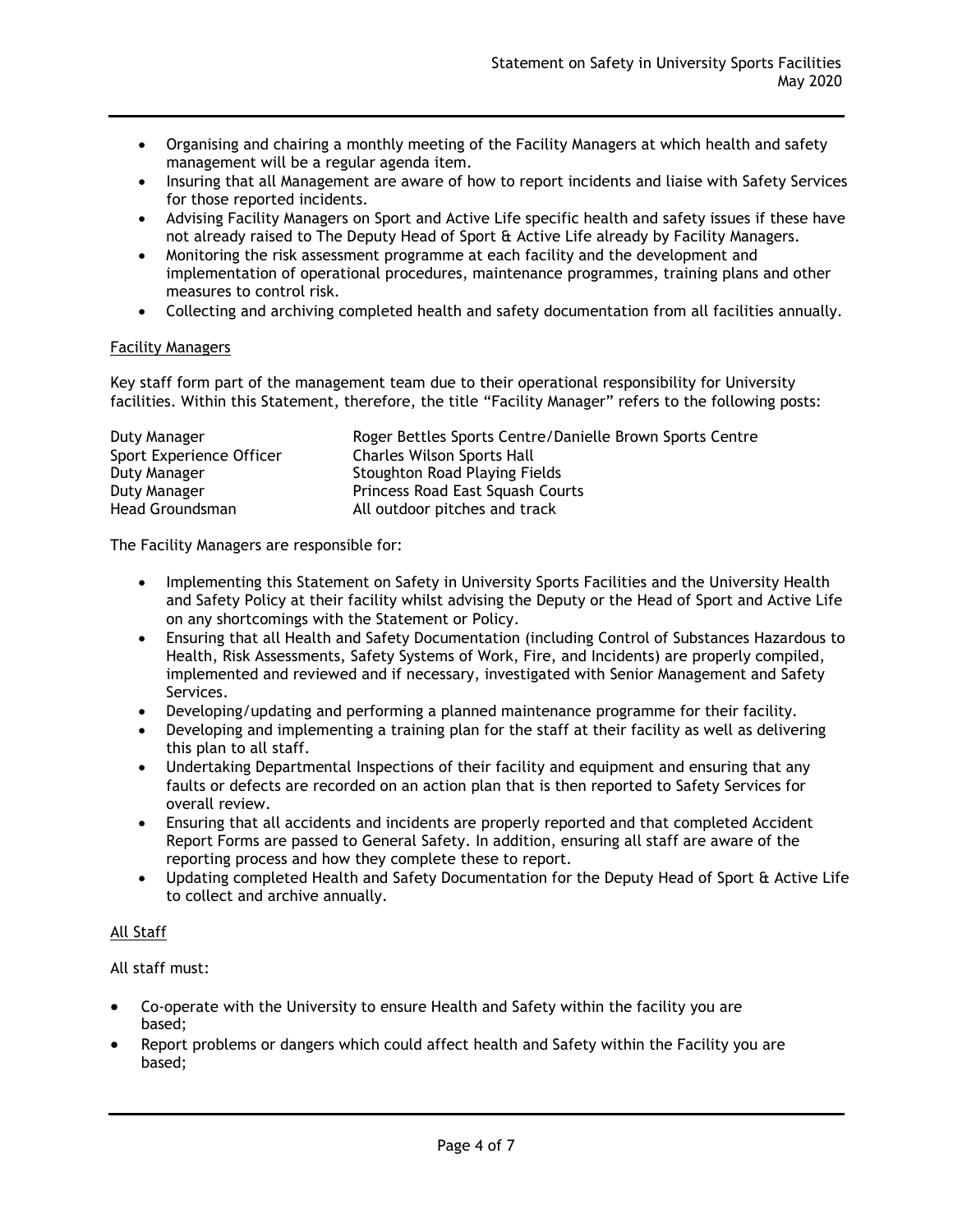- Take reasonable care for your own Health and Safety and that of others whilst reporting any worries to Facility Managers.
- Not interfere or misuse items provided for safety reasons.

# **ARRANGEMENTS**

## Introduction

The arrangements for managing health and safety that follow provide those within Sport and Active Life with arrangements that reflect the unique nature and needs of the department. These arrangements supplement the existing arrangements within the University Health and Safety Policy. The general University arrangements for the management of health and safety can be found in the University's own policy.

### Integrated Health and Safety Management System - Sevron

Sport and Active Life have worked closely with Safety Services to develop a new system in which will record and collate documentation in a much better way than being on paper. The system is called Sevron which will be used by Sport and Active Life for Health and Safety documentation as explained above. This will include; Risk Assessments, SSOW's and COSHH Documents in which will keep them safely. In addition to a better storage, the system will provide prompts for reviews etc. and the data itself will be in more depth than that it was when on paper.

## **Statement on Safety in University Sports Facilities**

This document contains the department's policy on health and safety and details the responsibilities of key employees to ensure that the aims of the policy are implemented. Finally, this manual contains details on the arrangements in place to ensure that health and safety is being properly managed throughout the department.

The Statement on Safety in University Sports Facilities must be read in conjunction with the wider University Health and Safety Policy.

### Departmental Inspection

Sport and Active Life work closely with the Safety Services department to monitor the facilities and ensure the Health and Safety within each facility is firstly, up to date in terms of checks, but also that the risks and hazards are monitored and removed to create a safe environment for the members that utilise each facility. A Departmental Inspection is completed once every 6 months and from completion is then sent for further review with the two departments.

University buildings, new or old, are inherently safe by design. Hazards and risks in buildings usually arise from the acts or omissions of people or activities carried out in within them. Identifying and removing the obvious hazards and making staff aware of periodic inspections can reduce the incidence of unsafe acts or unsafe conditions.

Either the Head or the Deputy Head of Sport and Active Life will be supplied with this document for completion. This, as stated previously, can be passed through to a Facility Manager or if not, through to a Departmental Safety Officer in which then they will perform the inspection and send for further review with Safety Services.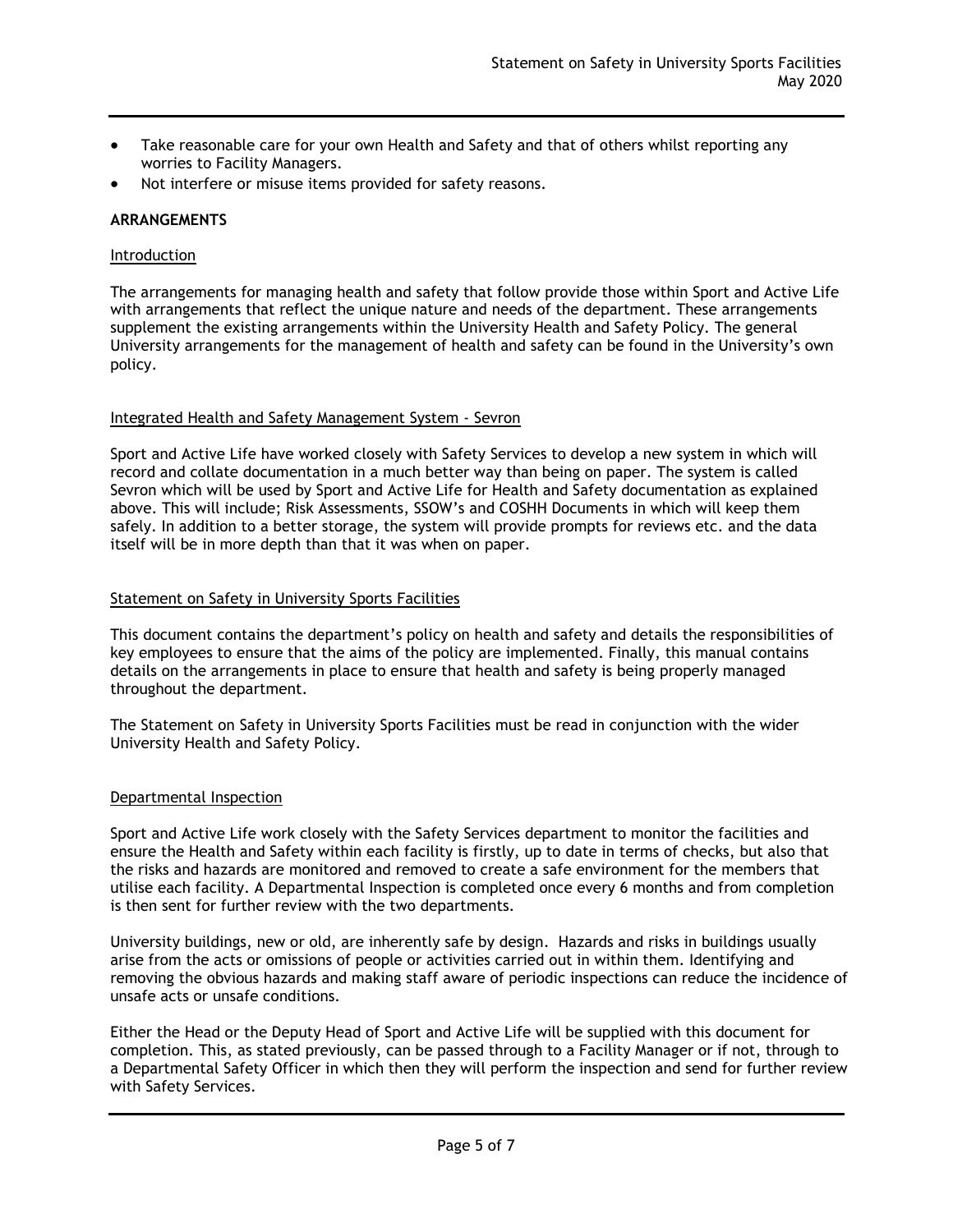The Departmental Inspection when completed as stated will be sent to Safety Services but also should be passed through to either the Head or the Deputy Head of Sport and Active Life. The person who completed the inspection will list on that document the tasks required to be completed and the people that these tasks then fall as a responsibility for. These can be things such as:

- Can all fire exit doors be opened immediately and easily?
- Is a list of first aiders available and up to date?
- Do all plug equipped electrical items have an up to date PAT test label?

After review, both Sport and Active Life and Safety Services will work to ensure anything noted that requires to be actioned will be completed in the stated time frame. This will then be valid for the months stated on the inspection document in which another will be completed when the date expires.

## Induction and job specific training

Duty Managers should ensure that all employees receive a site-specific health and safety induction that must begin on the first day of employment and from this, then be recorded in the employee's personnel file. This has been introduced into the induction package for each new employee in which will be given out and internal training completed alongside another experienced member of staff.

Job-specific training that is required will be listed to all people who apply for a position within the job specification. Any training that is required within the job role will then be carried out upon the start of employment for the new staff member. This will be given by either an experienced member of staff as stated above, or a Duty Manager.

Job-specific training must be reflected on a documented training plan/matrix. The responsibility for compiling this plan and ensuring that the training is delivered rests with the Deputy Head of Sport & Active Life although, as with the Departmental Inspection, this task can be delegated.

The Head of Sport and Active Life should ensure that there is an appropriate record of all training that has been delivered. As a minimum, copies of all relevant certificates must be kept in the employee's personnel file and the training plan/matrix must reflect who delivered any briefing sessions and the date upon which the session was provided. The Head of Sport and Active Life should consider introducing a competency test for all training unless this can be demonstrated through the production of other evidence. As above, this task can be delegated to another role in which will act the same as detailed above. The documented training plan should be reviewed to take into account the need for refresher training.

### Operational procedures

The Head of Sport and Active Life will have a role in which they should identify the need for operational procedures that should be contained within the Normal Operating Procedures or Emergency Action Plans for the facility. The Head of Sport and Active Life is responsible for compiling, reviewing and amending these operational procedures although, as with Departmental Inspections and training plans, may delegate this task.

### Inspection checklists and other monitoring records

The Departmental Inspection process should be used to identify the need for inspection checklists and monitoring records and Facility Managers are responsible for ensuring that all identified inspection checklists and monitoring records are properly completed and filed appropriately.